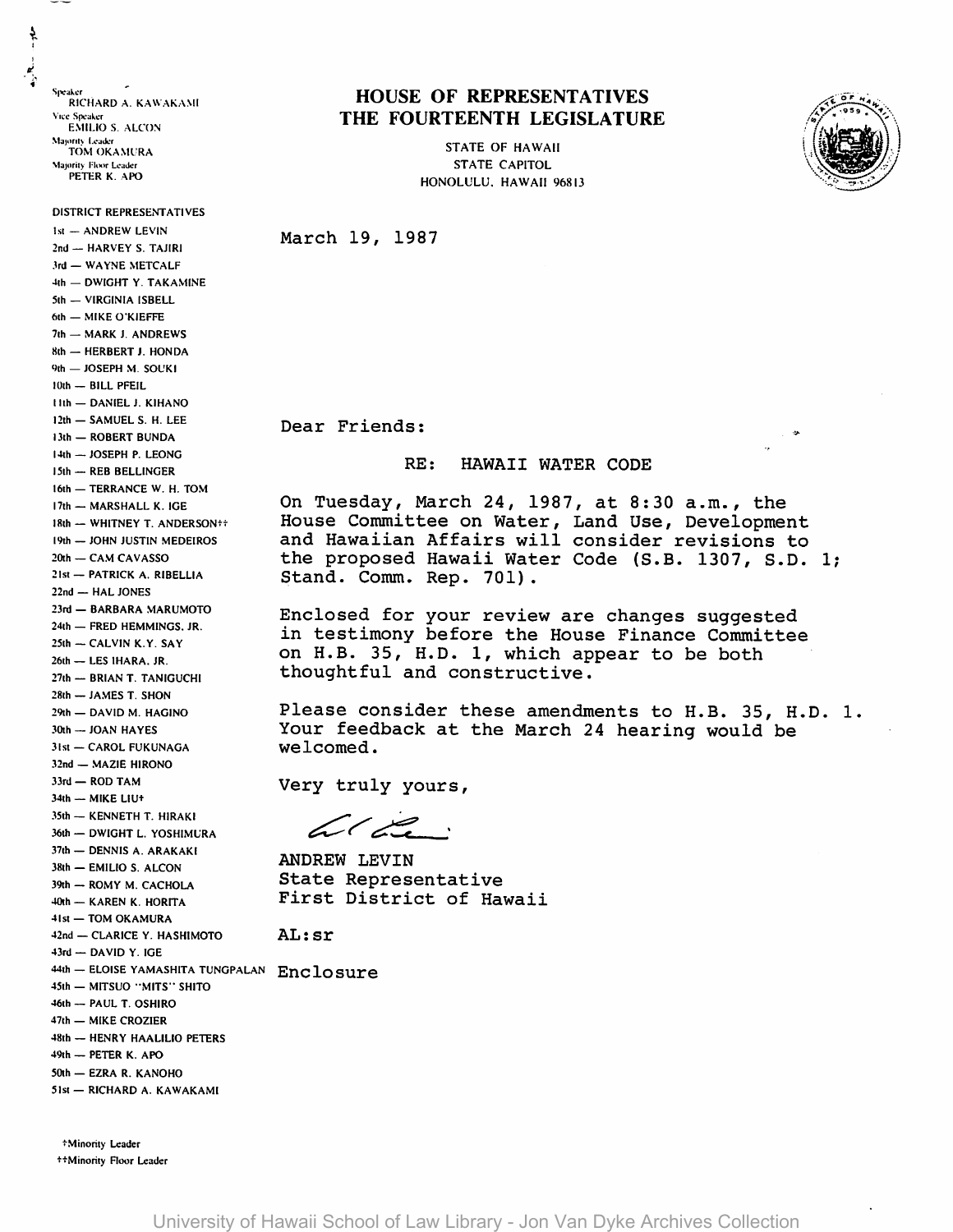Proposed changes to H.B. 35, H.D.l

- Page 4, line 8 add: "Authorized use means the existing or projected use of water by a development that has received the proper state land use designation and county development plan/community plan approvals."
- Page 8, lines 7 and 13 substitute "county" for "local"

\$,

- line 12 add: "Nothing in this chapter to the contrary shall restrict the power of any county to plan or zone as provided in HRS chapter 46."
- Page  $12$ , line  $18$ add: "The consent of the property owner shall first be obtained or, if that is not possible, reasonable prior notice shall be given."
- Page 13, line 15 after "county," insert "mayors and"
	- line 19 add at beginning of new sentence: "Except for consistency determinations decisions under<br>the coastal zone management act . . . "
- Page 16, line 13 change "shall" to "may"
- Page 17, lines 10-15 delete subsection (b). Re-letter subsections (c) and (d) on lines 16 and 20, respectively.
- Page 18, line 10 add new sentence: "Such reporting requirements shall take into account complex water systems and shall not be unduly burdensome."
- Page 19, line I after "all", add: "newly proposed and".

Delete "in nondesignated areas."

- line 8 after "ordinance" add: "shall set forth the allocation of water to the land use in that county;"
- Page 19, line 16 after "plan", add: "and the state water projects plan"
	- line 17 lines after "with", add: "the respective"
		- $23 24$ delete both lines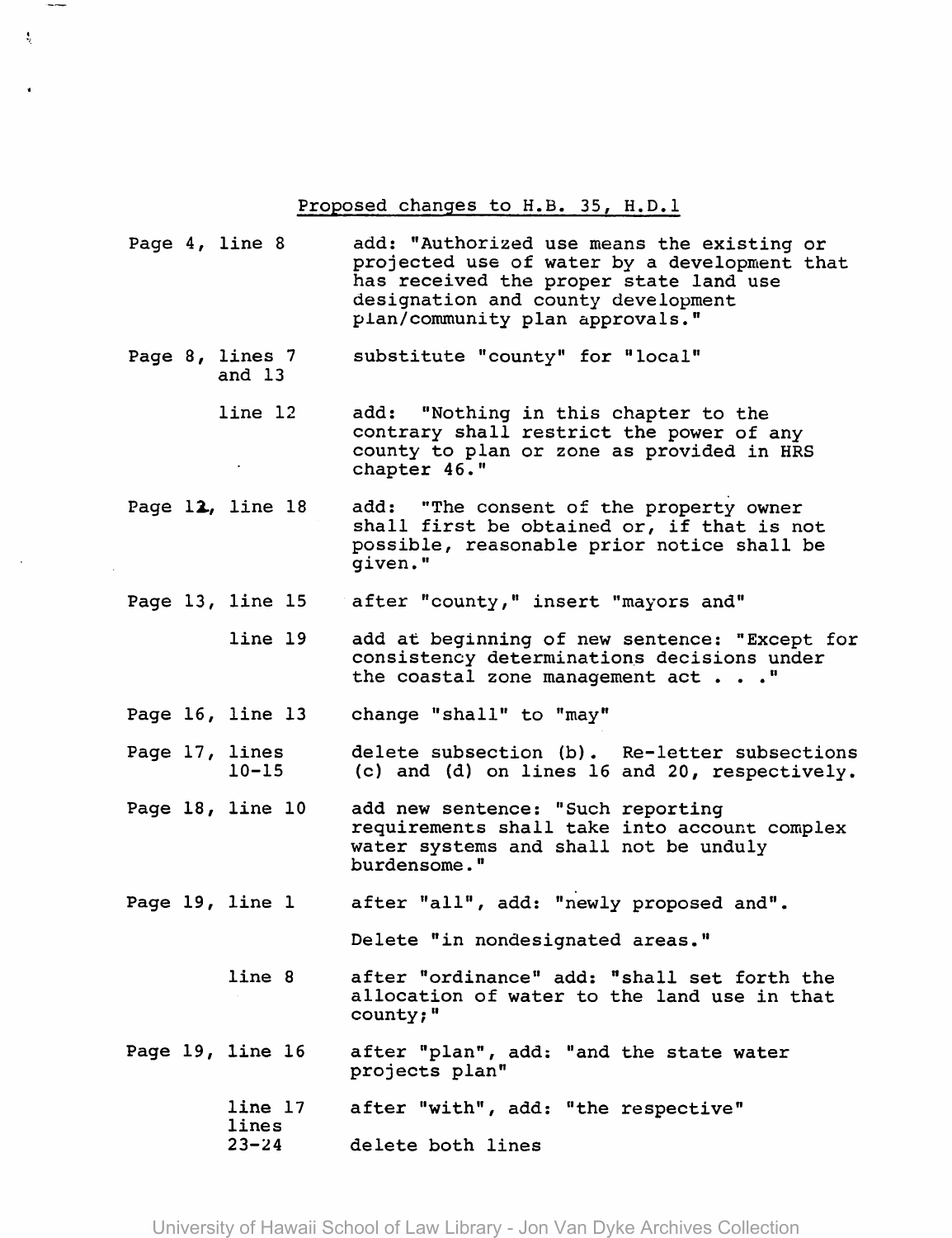- Page 20, line 0 delete: "shall decide which shall prevail."
	- line 15 create new paragraph:

"The water resource protection plan shall include but not be limited to:

- line 24 add new sentence: "Each county water use and development plan shall include but not be limited to:
- Page 21, line 5 after "proper", add: "conservation and"
	- 16 & 17 change "hydrologically controllable areas" to "hydrologic units"
	- line 23 change "hydrological area" to "hydrologic unit"
- Page 22, lines  $2 - 5$ delete sentence

lines

 $0 - 7$ 

- Page  $23$ , line  $12$ after "plans," add comma. delete "for". After "country" add: "and"
- Page 24, lines delete subsection (n)

add: "Each county shall update and modify its water use and development plans as necessary to maintain consistency with its zoning and land use policies."

Page 25, line 2 after "future", add comma

delete "that the conditions

line 21 before "Serious" add: "After reasonable opportunities to mediate"

Page 26, line 20<br>w<del>ith</del> after "director" add: "after consultation  $\mathscr{M}$ 

the appropriate county agency and water board,"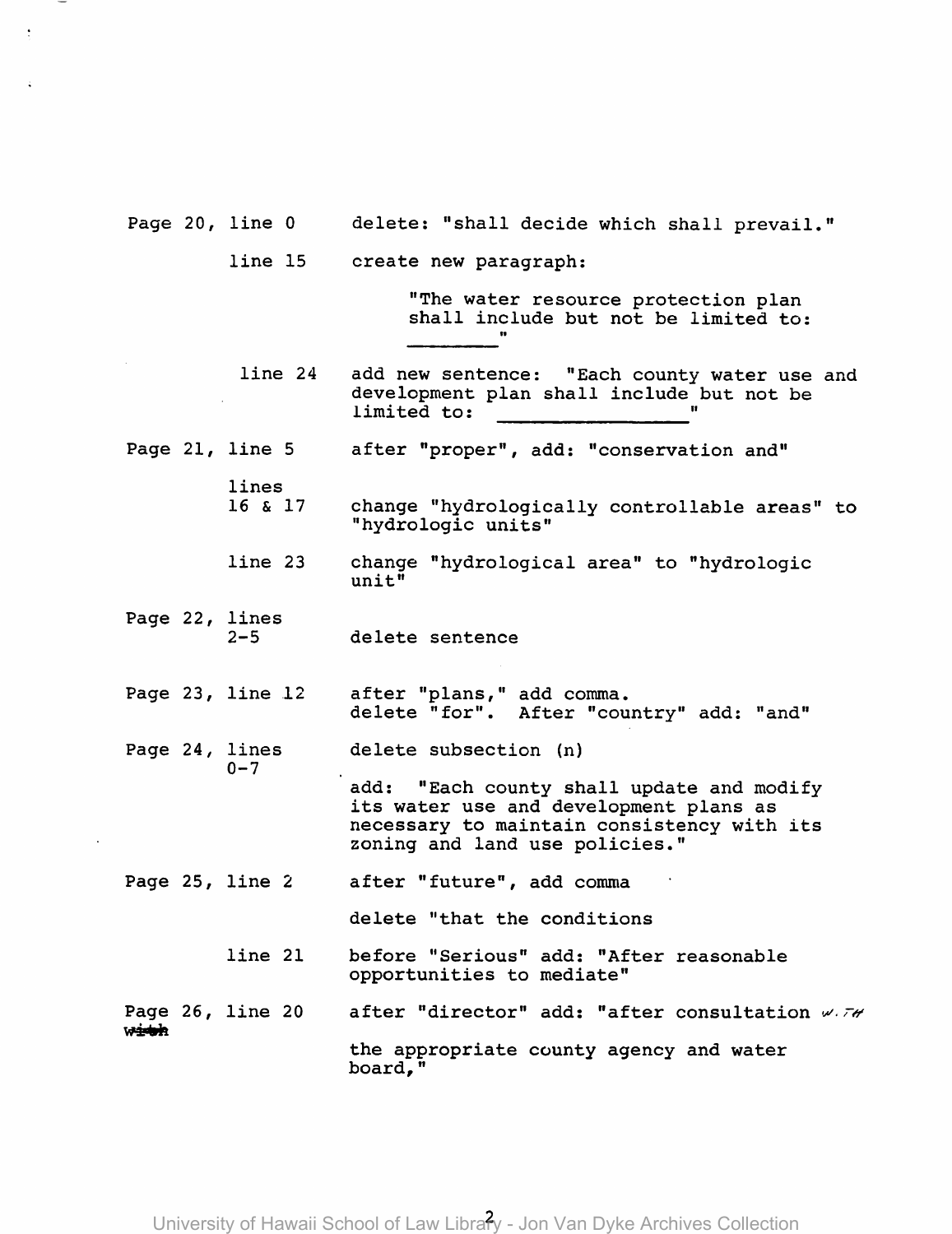|  | Page 27, line 8    | delete "interested"                                                                                                                                                                                          |
|--|--------------------|--------------------------------------------------------------------------------------------------------------------------------------------------------------------------------------------------------------|
|  |                    | After "person" add "with proper standing."                                                                                                                                                                   |
|  | Page 29, line 8    | delete "Mandatory"; after "use" add: "in<br>Designated Areas"                                                                                                                                                |
|  | lines<br>$21 - 22$ | change "this chapter" to "part IV"<br>delete "as defined in section -3"                                                                                                                                      |
|  | Page 30, line 5    | change $-49$ to $-47$                                                                                                                                                                                        |
|  | line 17            | after "with" add: "the then existing"                                                                                                                                                                        |
|  | line 18            | change "policies" to "zoning, as determined<br>in subsection (b) below."                                                                                                                                     |
|  | line 19            | change "source" to "supply"                                                                                                                                                                                  |
|  | line 20            | add new "(b) Within 30 days after receipt of<br>notice of a permit application, the county<br>shall inform the board if the proposed use is<br>inconsistent with the county land use plans<br>and policies." |
|  |                    | reletter $(b)$ to $(c)$                                                                                                                                                                                      |
|  | Page 31, line 6    | change (c) to (d)                                                                                                                                                                                            |
|  | line 14            | change "with" to "for"                                                                                                                                                                                       |
|  | line 21            | change $-51(b)$ to $-51$                                                                                                                                                                                     |
|  | line 22            | change $-40$ to $-50$                                                                                                                                                                                        |
|  | Page 32, line 13   | delete "minimum streamflow" and insert in its<br>place "instream flow standards established<br>pursuant to part IV"                                                                                          |
|  | line 16            | change (b) to (a)                                                                                                                                                                                            |
|  | Page 33, line 8    | change "an existing use" to "a use existing"                                                                                                                                                                 |
|  |                    | after "area" add: "at the time of the<br>designation"                                                                                                                                                        |
|  | line 16            | after "sent" add: "the affected county and"                                                                                                                                                                  |

 $\sim$   $\sim$ 

 $\mathcal{A}^{\pm}$ 

 $\mathcal{L}_{\text{max}}$ 

 $\mathbf{A}^{(1)}$  and  $\mathbf{A}^{(2)}$ 

University of Hawaii School of Law Library - Jon Van Dyke Archives Collection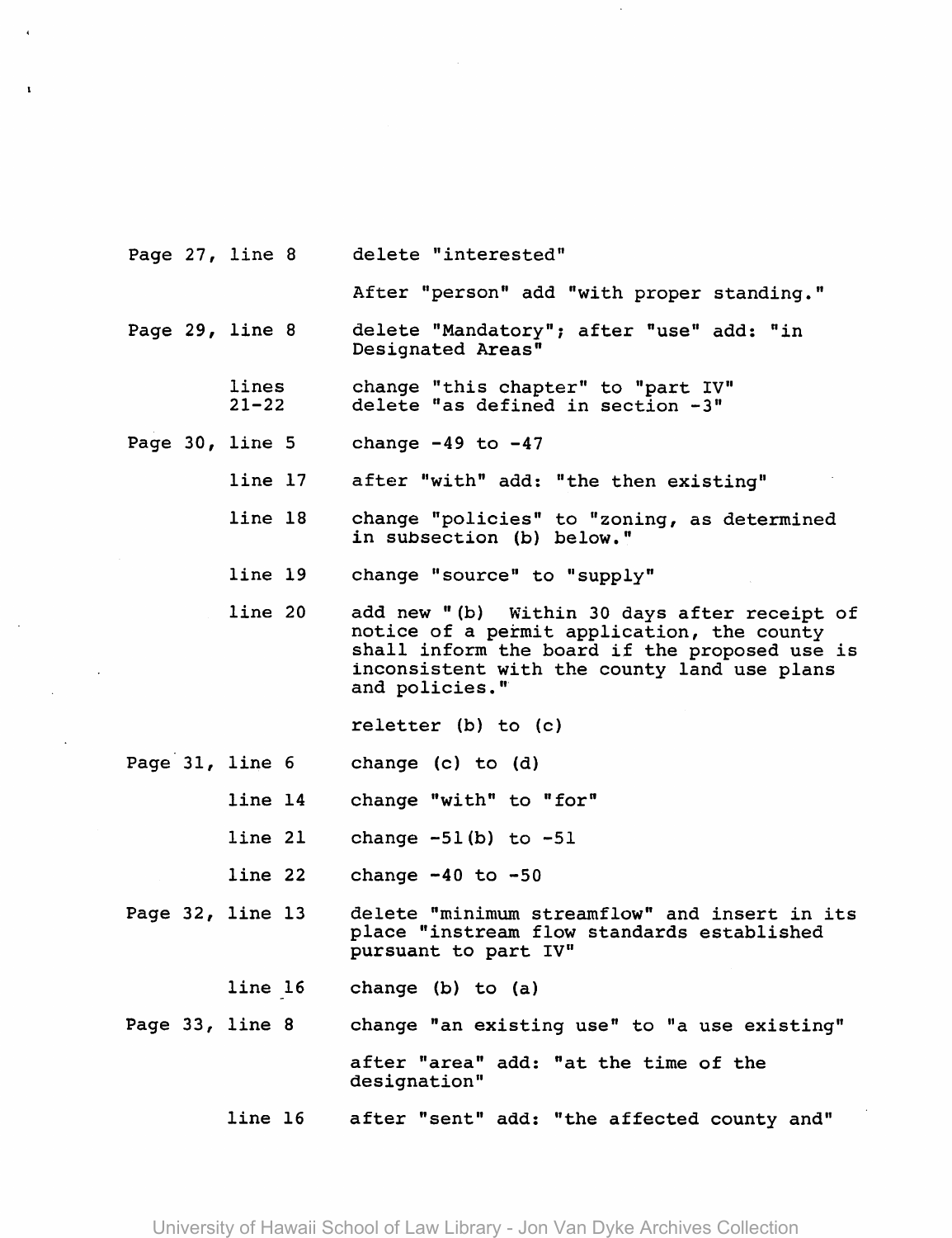Page 35, line 15 start new paragraph at beginning of (d)

> line 21 after "shall" add:

> > "first, seek to allocate water in such a manner as to accommodate both applications if possible; second, if mutual sharing is not possible then the board shall"

line 24 after "county" add: "; third, if the county has not clearly established a priority between the competing applications the board shall approve that application which best serves the public interest."

Page 43, line 4 change "the" to "a"

> after "plan" add: "for all existing and potential sources of drinking water and that plan"

delete "that"

Page 46, line 5 delete "without the necessity of" add: "after"

Page  $48$ , line  $9$ after "question", add comma

Page 48, line 19 after "service" add: "the mayor of the county in which the stream is located"

delete same phrase as above on lines 20-22.

Page 52, lines  $r \rightarrow V$  delete last sentence

add: "The board shall not allow either new or expanded diversions ot water from a stream or new or increased withdrawal of ground water which is the source of a stream's discharge until the board has first established either interim or permanent instream flow standards for that stream. The board shall implement its instream flow standards when regulating use of lands and waters within the conservation district."